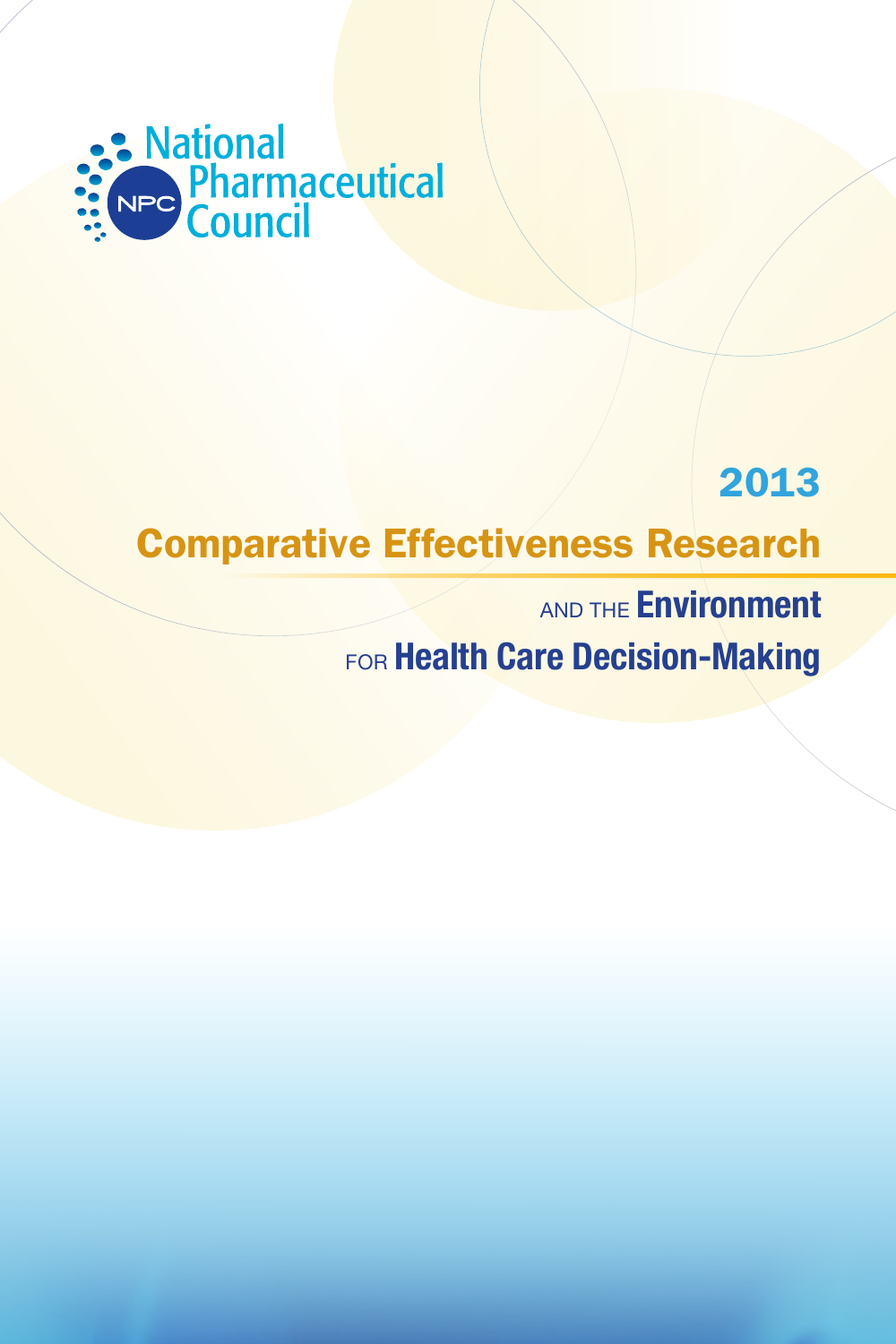**Authors/Editors:** Andrea Hofelich and Kimberly Westrich (National Pharmaceutical Council), Kevin Walker (Penn Quarter Partners), and Claudia Schur and Annelise Adams (Social & Scientific Systems, Inc.)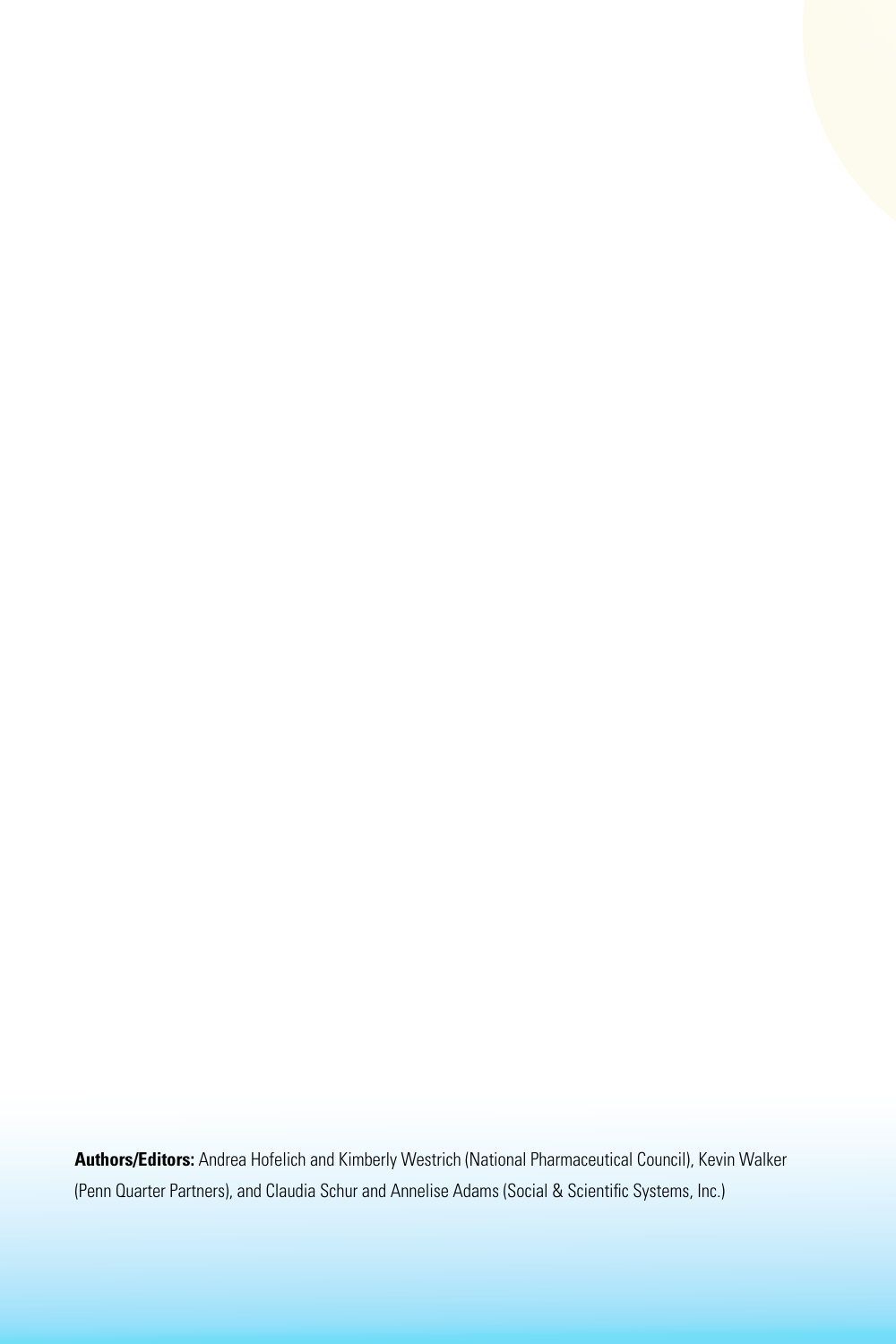## Introduction

Passage of the Affordable Care Act (ACA) in 2010—and the U.S. Supreme Court's decision to uphold the law this year—ensured that comparative effectiveness research (CER) will play an important role in health care decision-making in the United States.

Recognizing the potential impact of the law and CER on health care decision-makers, the National Pharmaceutical Council decided to take the pulse of key stakeholders and gauge how, or if, perceptions have shifted from year to year. NPC's first survey in 2011—targeting insurers/health plans, government, employers, research/academia, business coalitions, and trade associations who were all knowledgeable about CER—set the perception baseline, while the subsequent two surveys displayed shifts in perceptions about funding, monitoring and conducting CER, as well as other aspects of the health care decision-making environment.

As we look at the results from the 2013 survey, it's fair to say that the potential for CER to reshape the health care landscape is real, but the actual impact of the activity is still on the horizon. Many health care stakeholders are not seeing a significant impact from CER in the immediate term, but they do expect CER to have a larger impact on decision-making over the course of the next five years.

lational

rmaceutical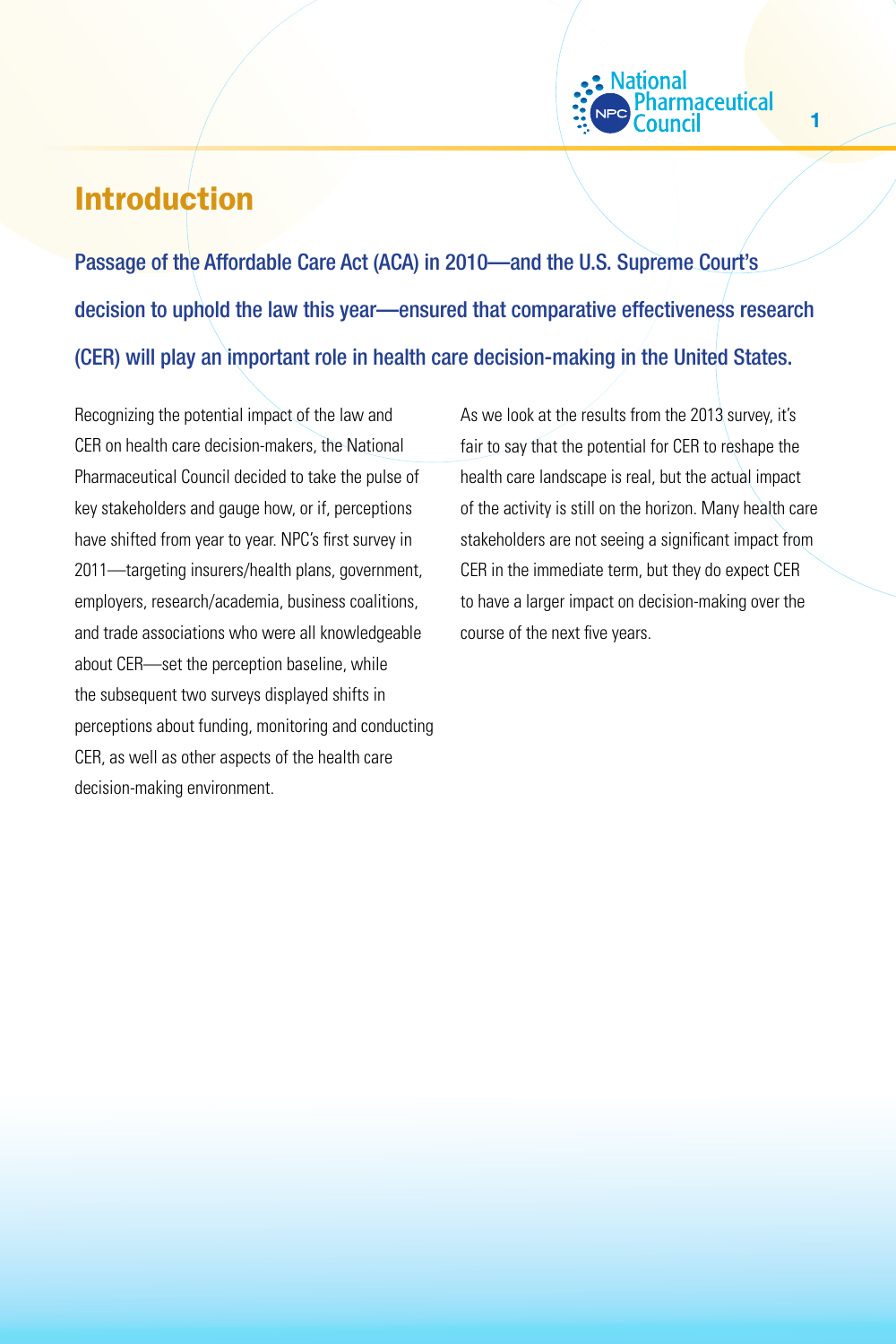### **Background**

CER has been in use for decades around the world, but it has only entered the public lexicon in the United States more recently, following the approval of \$1.1 billion for CER in the 2009 economic stimulus bill and the creation of the Patient-Centered Outcomes Research Institute (PCORI) as part of ACA in 2010.

PCORI was created with the goal of overseeing and sponsoring CER to assist health care stakeholders, especially patients, providers and payers, make better and more informed choices among available treatment and technology options. The mission and work of PCORI has gained a progressively higher degree of attention since it came into being. Part of this attention stems from the significant amount of funds dedicated to its research. Beyond the dollars, though, PCORI captures stakeholders' attention because of its potential to explore and address clinical decision-making issues that warrant a more intense focus.

Payers have expressed the hope that better evidencebased decision-making will reduce unnecessary expenditures and, in so doing, increase health system cost efficiency. Leaders of health care delivery systems hope that CER will strengthen clinical effectiveness and ultimately improve quality.

However, optimism about CER is not a uniform point of view. Some patient advocates have expressed concern that comparative effectiveness about various protocols and medications will lead to access restrictions or denials of insurance coverage. There are worries that CER ultimately will lead to reimbursements for single, or comparably few, treatments that are judged the best and most costeffective for the "average" patient.

A unique and important key to acceptance of CER is the fact that stakeholders have been invited to play an active role in the process, including establishing research priorities, reviewing study designs and participating in peer review activities. Again, efforts have been made to enmesh CER and the work of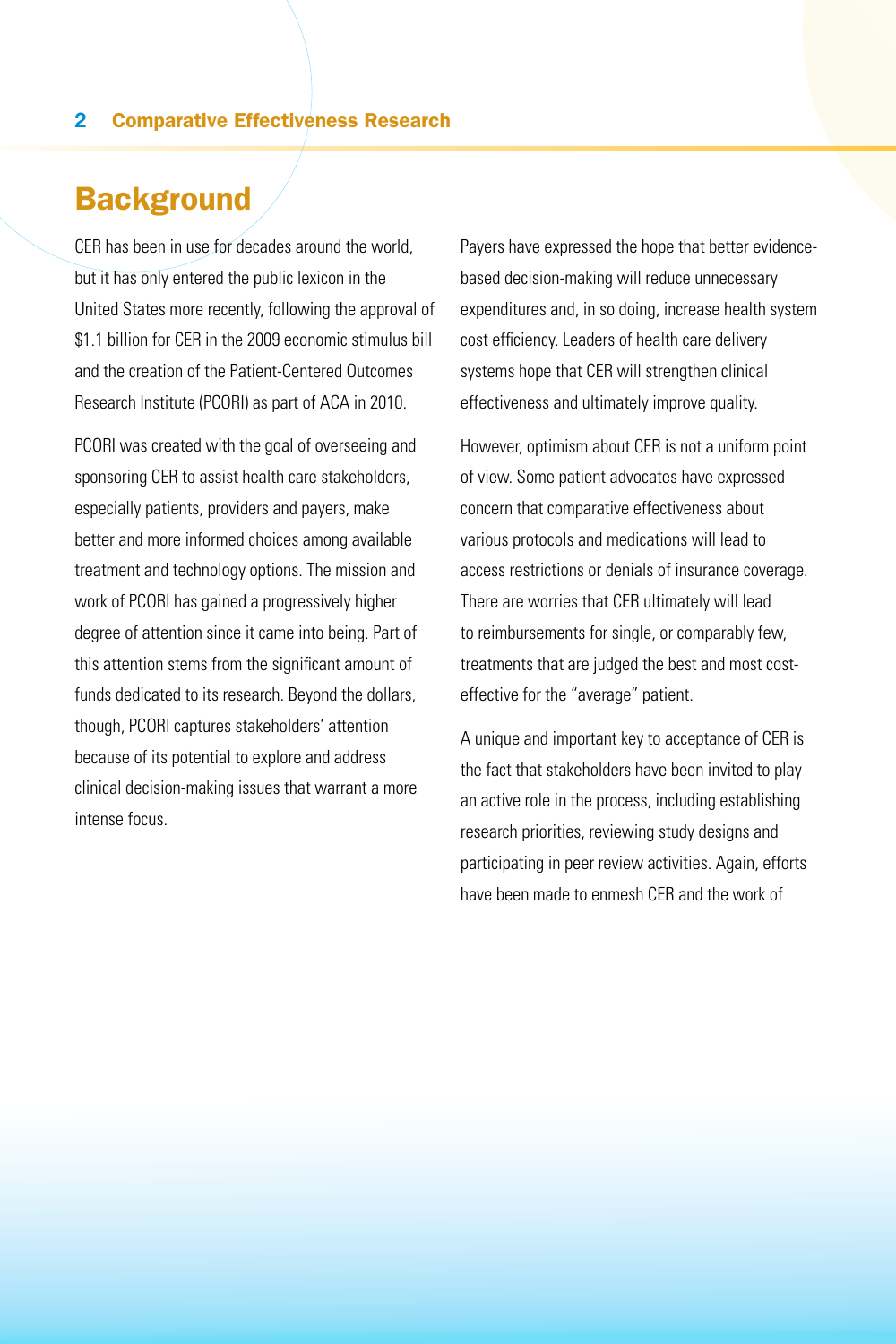

PCORI within the existing continuum of health care clinicians, providers, payers and end users.

Now that PCORI's work is well underway, and ACA is growing closer to full implementation (and, with it, increased health care utilization by more than 30 million previously uninsured Americans<sup>1</sup>), there is increased anticipation of CER's role in addressing the essential goals of health care quality and slowing health cost increases.

This leads to an increasingly louder chorus of questions. Will the full impact of CER be realized once actionable research is produced by PCORI? And if so, how will that research be integrated into the day-to-day world of health care decision-making? Will academia and industry continue to exercise their primacy in conducting health research, or will that shift as payer organizations intensify their demands for comparative effectiveness data? And how will CER interact with new developments on the health care landscape, including the implementation of state insurance exchanges and the use of essential health benefits regulations and practices?

Without a working crystal ball, it is impossible to predict exactly what role CER will play over the next few years in altering the health delivery and payment landscape, but through our annual survey, we can assess how key players in the system view CER and its potential to improve the state and future of American health care. These perceptions set the groundwork for the ultimate impact of CER and PCORI on the health care decision-making environment.

<sup>1</sup> Fact Sheet: The Affordable Care Act: Secure Health Coverage for the Middle Class http://www.whitehouse.gov/thepress-office/2012/06/28/fact-sheet-affordable-care-act-secure-health-coverage-middle-class. Accessed April 23, 2013.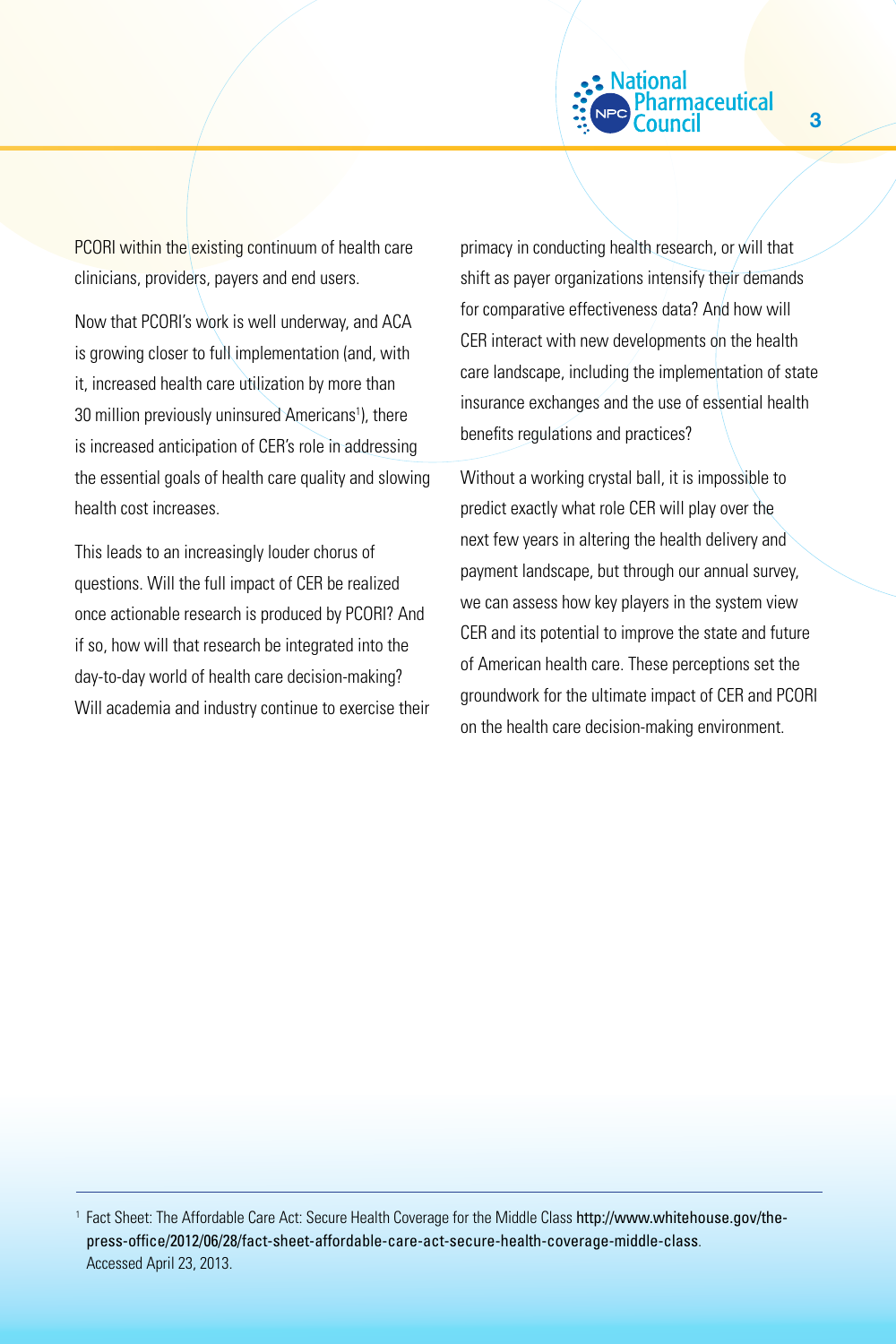### About the Research

Working with Social & Scientific Systems, Inc., we asked health care stakeholders to gauge the environment for making health care decisions, especially the current state of CER and its impact on medical decision-making. In order to obtain the perspectives of elite decision-makers, we used a sample of individuals and organizations to be broadly representative of "informed" opinions.<sup>2</sup> Because the focus was on the views of those who had thought seriously about the issues, we included an initial screening question that asked about the respondent's level of familiarity with "the broad area of CER." Those who responded that they were "not at all familiar" were not invited to complete the survey.

We sent surveys to 288 individuals and organizations, and received responses from 114 participants from insurers/health plans, government, employers, research/academia, business coalitions, and trade associations **(Figure 1)**.

To further encourage responses, we offered an incentive—a donation of \$50 to one of four listed charities was promised to respondents for a completed questionnaire. The first invitations went out on September 6, 2012, and responses were received from September 10, 2012 through January 31, 2013.



#### **FIGURE 1. Survey Targets & Respondents**

<sup>2</sup> The advantages of interviewing "elites" is described in H.V. Kincaid and M. Bright, "Interviewing the Business Elite," *American Journal of Sociology*, Vol. 63, No. 3 (Nov, 1957).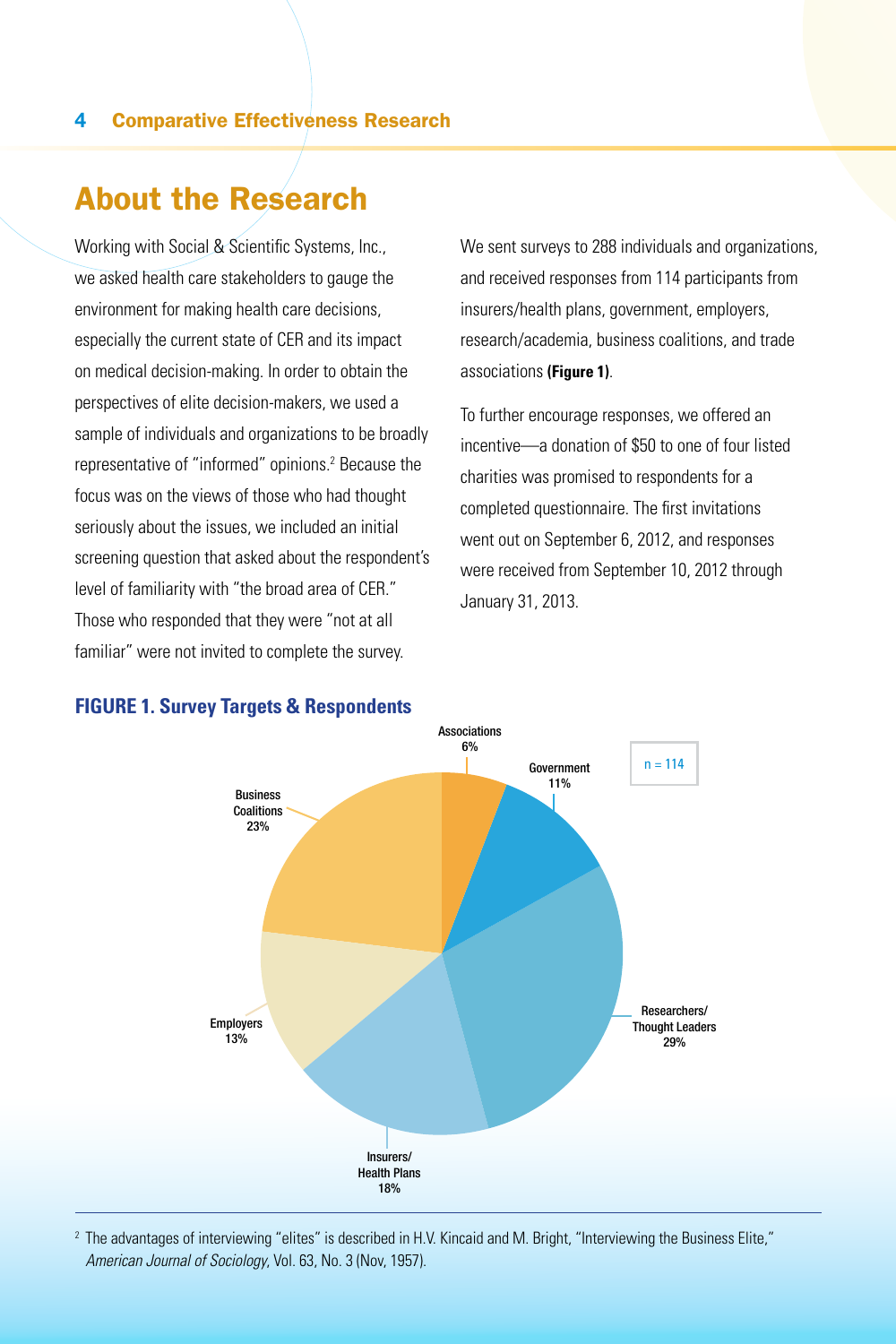# Key Findings

#### **Importance of Comparative Effectiveness Research**

With increased news coverage in recent years, comparative effectiveness research, sometimes referred to as "patient-centered outcomes research," is a term that is becoming more familiar to health care stakeholders. In fact, this year 80 percent of survey respondents said they were "very familiar" or "somewhat familiar" with CER, up three percentage points from the prior year. And while respondents are more aware of CER, it does not translate into importance. In fact, CER has decreased in its perceived importance (54 percent said it was "very important" in the 2013 survey, compared to 71 percent in 2011) **(Figure 2)**.

This shift in importance could be due to an anticipated future impact of CER, rather than an immediate one. During the coming year, there is tempered optimism about CER, with 31 percent of respondents expecting that CER will have a "moderate improvement" on health care decision-making over the next 12 months a seven percentage point increase from 2012.

Vational

maceutical

#### **FIGURE 2. CER Still Important, But Decreasingly So**

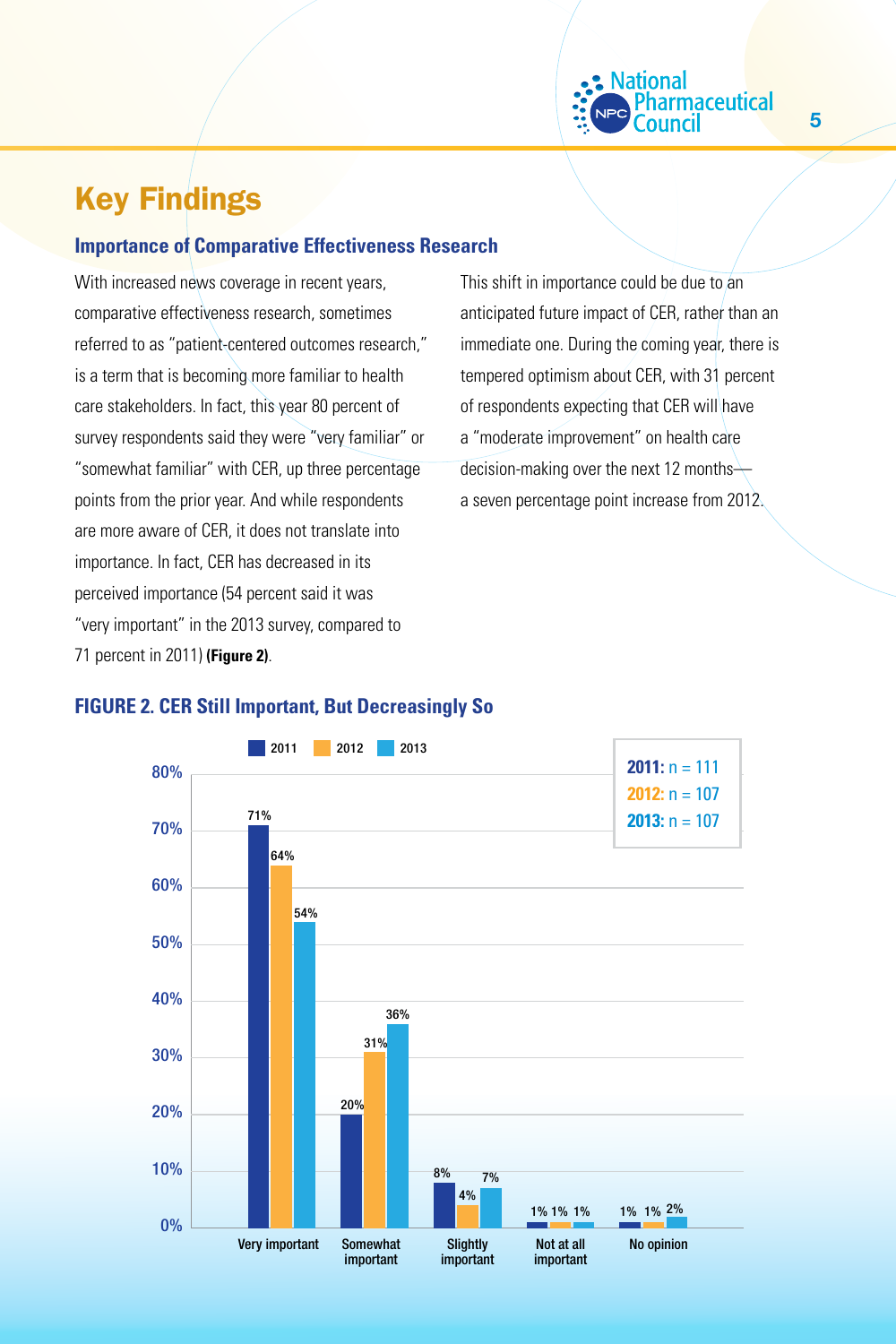#### Negative impact No effect Slight improvement Moderate improvement Substantial improvement No opinion 39% 13% 24% 12% 31% 55% 51% 24% 49% 31% 6% 1% Last 12 months Next 12 months Next 3 years Next 5 years 1% 1% 1% 2% 41% 13% <mark>5%</mark>

#### **FIGURE 3. Growing Potential for CER Impact on Health Care Decision-Making**

The effect of CER on decision-making during the:

n=107 for next 12 months; n=107 for past 12 months; n=106 for next 3 years; n=107 for next 5 years

However, it's during the next few years in which the full impact of CER will be realized. Respondents felt much more confident about the impact of CER on health care decision-making over the next three to five years, with a "moderate improvement" indicated by more than half of the respondents in the next three years, and nearly a third in the next five years. A "substantial improvement" was indicated by 24 percent over the next three years and 55 percent over the next five years **(Figure 3)**.

#### **Role of PCORI and Other Groups**

By legislative design, the majority of CER activity conducted within the federal government will be initiated and managed by PCORI. In the three years since its establishment, PCORI has intensified its efforts to establish research methods, hire staff, set national research priorities, and increase its public outreach to patients and other health care stakeholders. These are all likely contributing reasons to PCORI's enhanced perception as a leader in research methods, standards and priority setting.

Not surprisingly, nearly three quarters of respondents viewed PCORI as the leader in setting research priorities and standards—perhaps because the organization released a draft of its methodology report just a few months earlier. However, other organizations remain important in this space, although to a lesser degree than in previous years.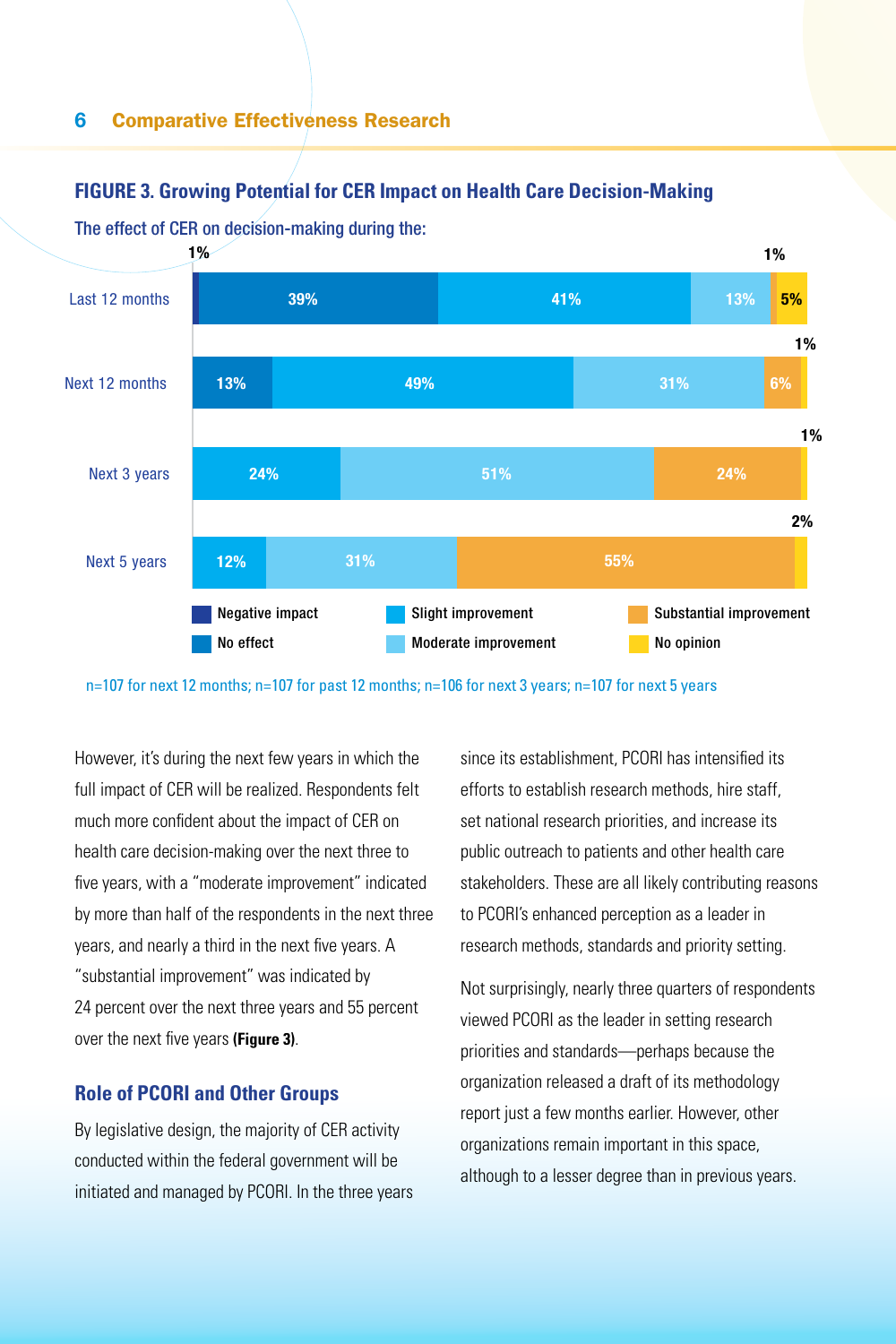**S** National Pharmaceutical ncil

7



**Products** Industry

**FIGURE 5. Groups to Play a Significant CER Role in the Next Five Years: Establishing Research Standards**

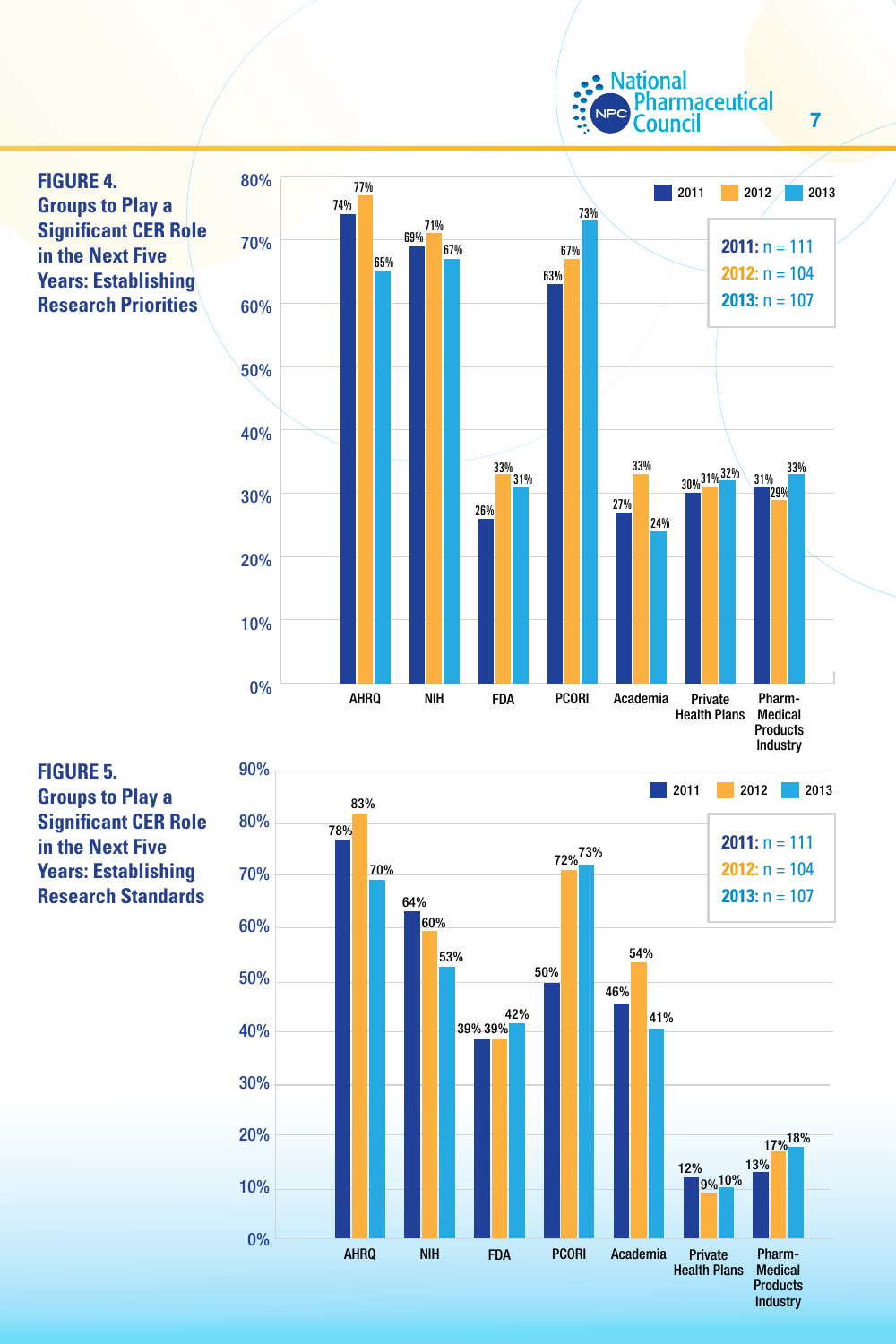Those include the Agency for Healthcare Research and Quality (AHRQ) (70 percent) and the National Institutes of Health (NIH) (53 percent) **(Figures 4 and 5)**. When it comes to funding and monitoring research, however, there are other players in the mix. NIH is still perceived as playing the leading role in many of these areas, but to a significantly lesser extent than in previous years (69 percent in 2013 vs. 85 percent in 2012), much like AHRQ (55 percent vs. 74 percent in 2012). The pharmaceutical industry followed at 66 percent, with PCORI at 61 percent, which are nearly identical to 2012 responses. What's interesting to note is that both the U.S. Food and Drug Administration (FDA) and private health plans are beginning to be viewed by some stakeholders as playing a role in funding and monitoring comparative

#### **FIGURE 6. Groups to Play a Significant CER Role in the Next Five Years: Funding and Monitoring Research**

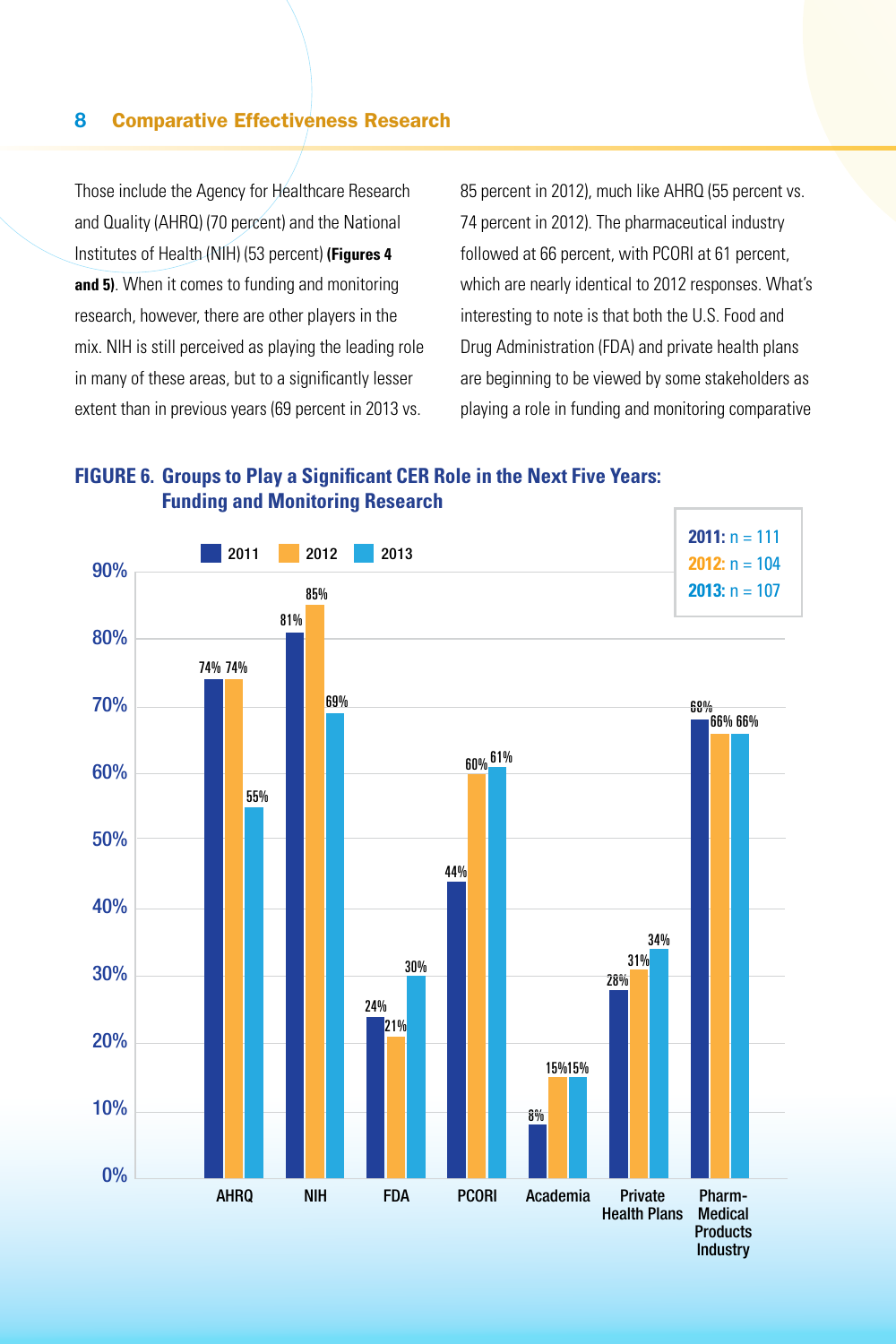

effectiveness research. This makes sense in that the FDA (23 percent) has been vocal in recent months about its interest in more intensive studies **(Figure 6)**.

Mirroring the trend from previous years, the bulk of conducting the research work is still expected to fall overwhelmingly to academia (82 percent) and the pharmaceutical industry (67 percent). There are also expectations that health insurers (39 percent) will be active in conducting research **(Figure 7)**. This finding fits with the current trend of payers partnering with other health care organizations and manufacturers to mine data and assess issues such as patient care, medication adherence and cost efficiencies.

#### **FIGURE 7. Groups to Play a Significant CER Role in the Next Five Years: Conducting Research**

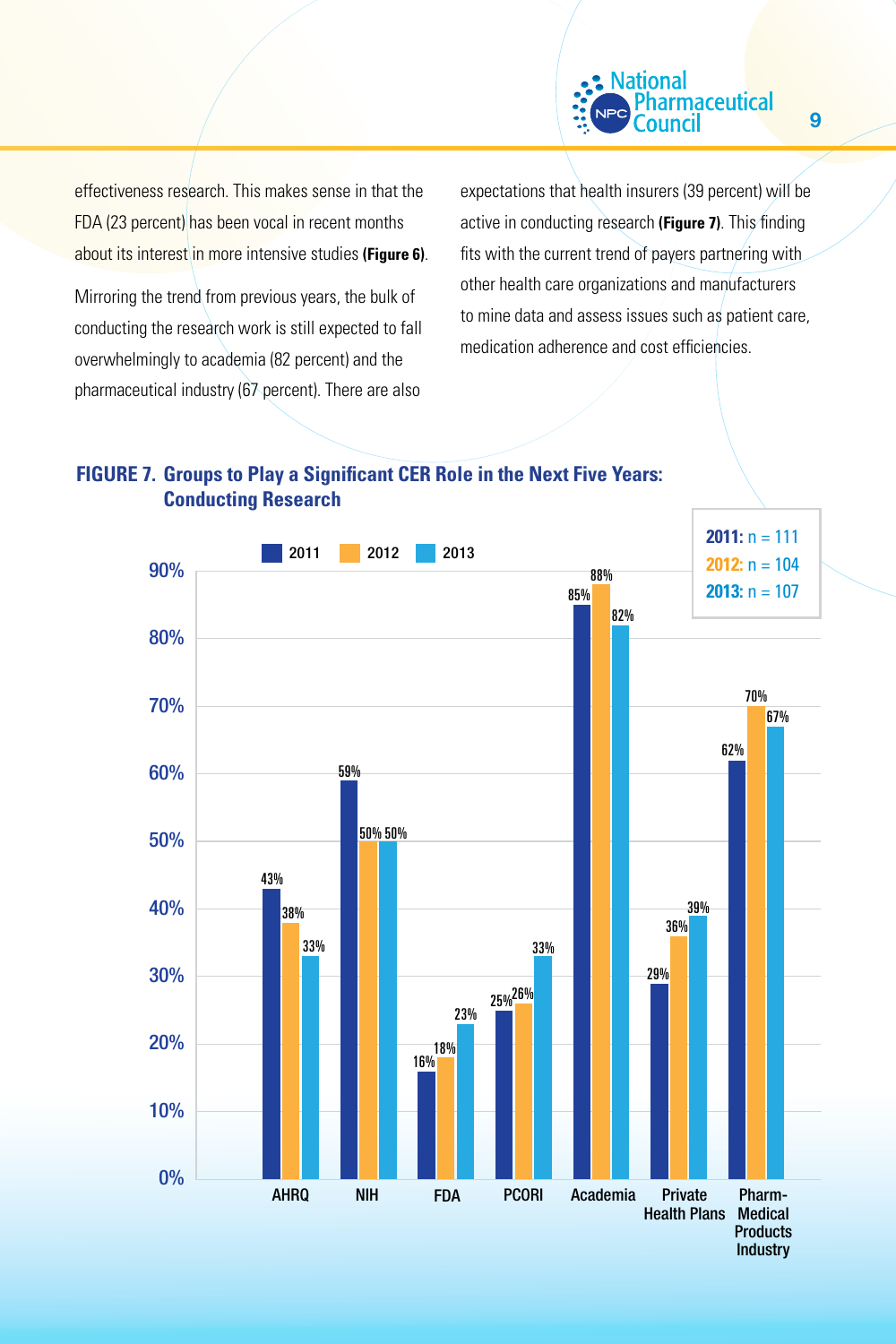#### **CER and Key Health Care Functions**

Survey respondents also were asked to assess the status of each of nine issues affecting the health care decision-making environment. These issues are likely to be affected by CER or require some degree of change as CER becomes more widely available. For all but one issue—research priorities—the survey reflects a progressive movement in a positive direction, compared to three years ago. The results indicated:

- Improved availability of new research methods
- Greater availability of agreed-upon and generally accepted research standards for effectiveness research
- $\blacktriangleright$  Research priorities only somewhat adequately reflect the choices among types of treatment that patients and providers face
- Increased transparency and objectivity in processes for interpreting evidence
- $\triangleright$  More predictable decisions by payers and purchasers on the adoption of medical treatments
- $\triangleright$  More consistency and transparency in the exchange of evidence information across payers, providers, industries and agencies
- Increased emphasis on assessment of the value of treatments that include effects on quality of life, workplace productivity and adherence to treatment

#### **FIGURE 8. Purchasing Decisions: Some Movement Towards Integration Observed**



Statistically significant differences between three years ago and today. The chart represents data \* consolidated over three years: in 2011, n=105; 2012, n=99; 2013, n=99.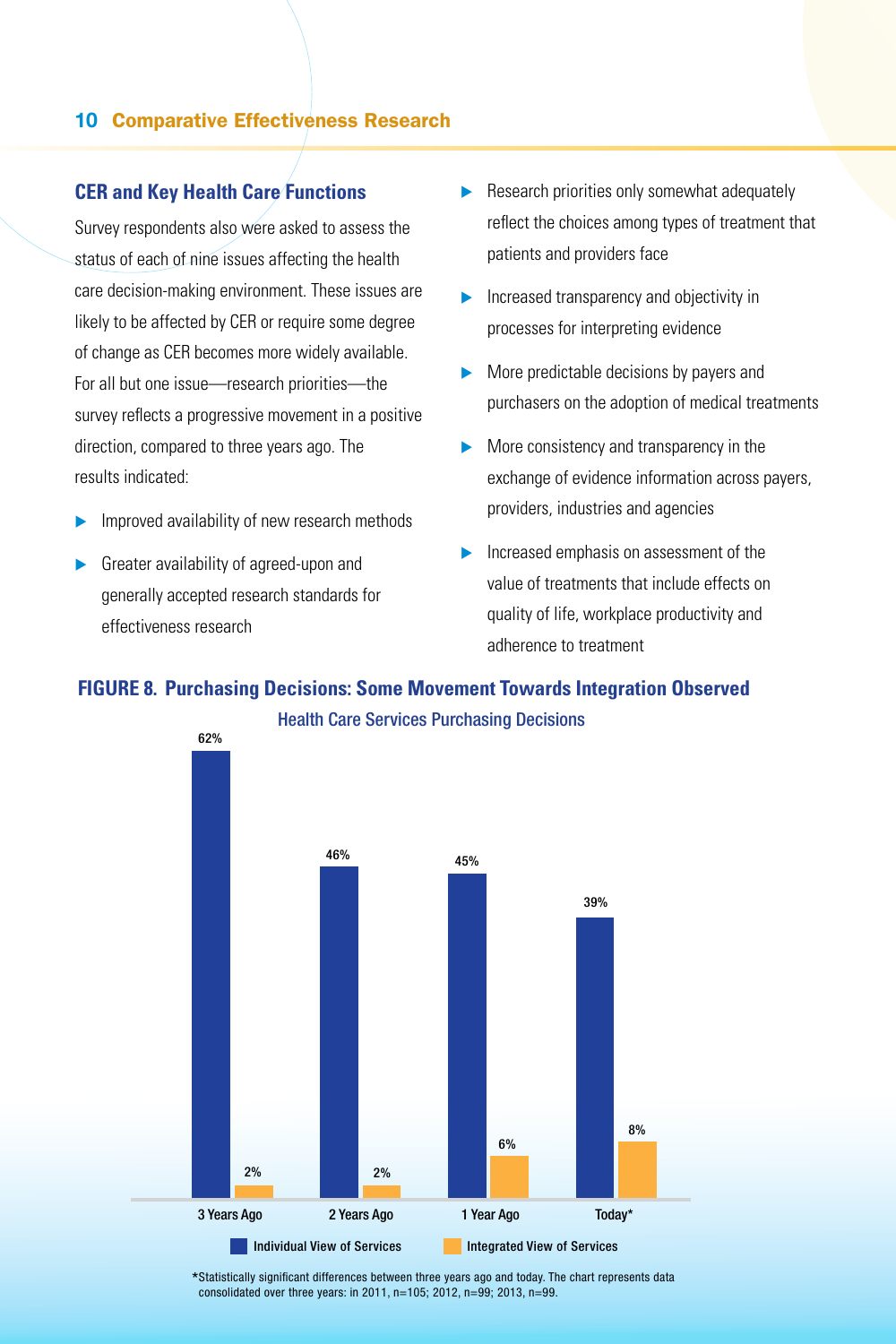### lational *maceutical*

11

- Processes of medical decision-making that better integrate the impact on all health care services used by patients
- Increased purchasing of health care services based on value received

The greatest shifts in attitudes across the three years were observed in the two latter issues. When asked about their view of health care services when making purchasing decisions, respondents indicated a slight shift from a siloed view to a more integrated one. In particular, 62 percent of respondents said they had a siloed view of services three years ago, compared with 39 percent today. By contrast, there was a six percentage point increase in respondents that said

they had an integrated view of services today (8 percent) compared with three years ago (2 percent) **(Figure 8)**. These changes could be linked to the growth in accountable care organizations, which encourage an integrated view of patient care and health care purchasing, along with clear financial incentives for meeting quality measures. When asked about the extent of outcomes-based contracting, 71 percent of respondents felt there was little to none three years ago, which declined to 46 percent today, meaning that more respondents are seeing this type of contracting. Only a slight percentage point increase in respondents felt that outcomes-based contracting became widespread over the course of three years **(Figure 9)**.

#### **FIGURE 9. Outcomes-Based Contracting: More Common, But Not Prevalent**



 $\ast$ Statistically significant differences between three years ago and today. The chart represents data consolidated over three years: in 2011, n=102; 2012, n=97; 2013, n=98.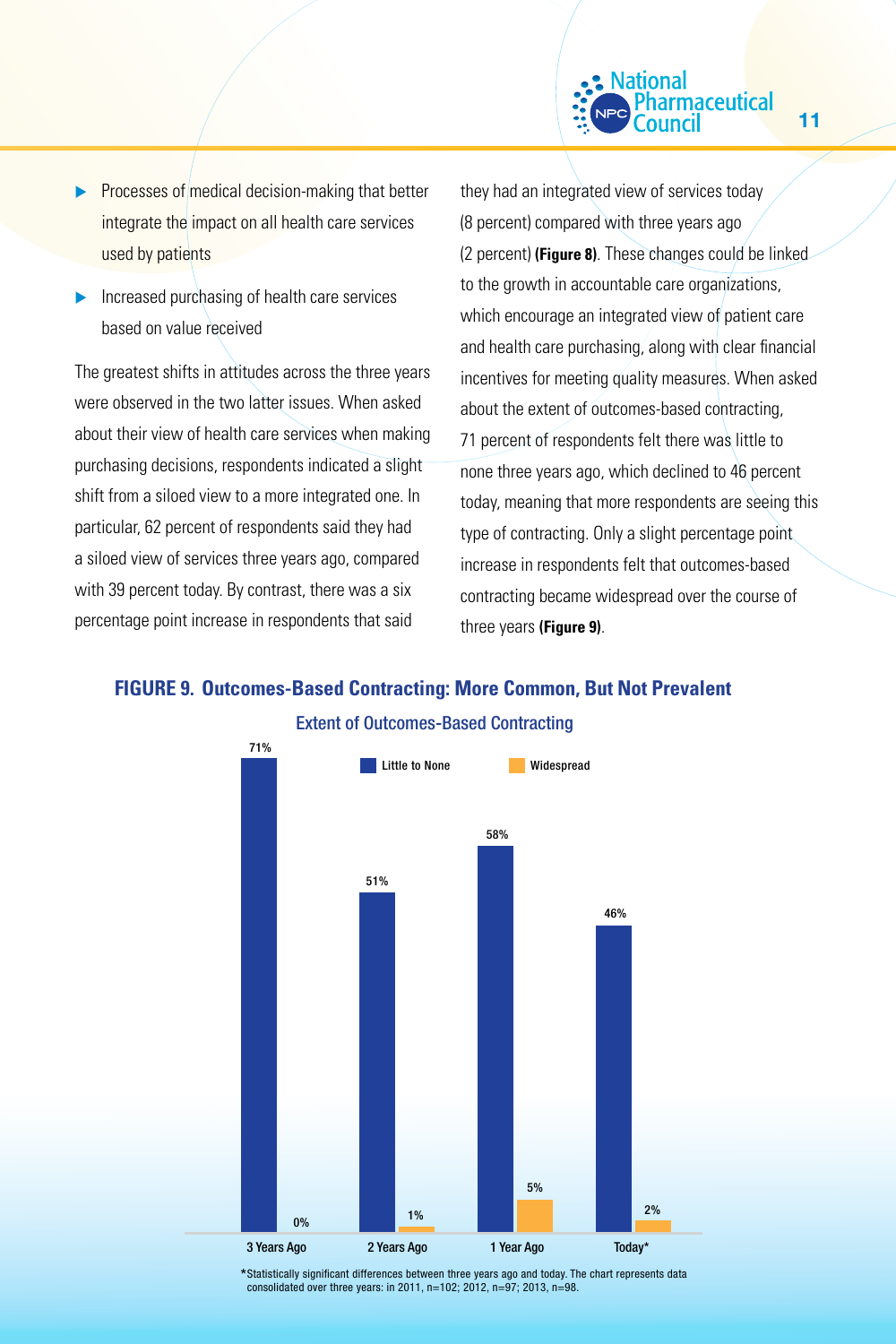## Conclusion: Entering a Critical Period

The 2013 National Pharmaceutical Council stakeholder survey paints a picture of payers, employers, thought leaders and associations increasingly aware of CER and PCORI, more convinced that CER will have a role in health care decisionmaking within the next five years, and progressively more optimistic that positive changes to our health care system will result.

But now, as health reform implementation enters its later stages and PCORI's work begins to fully hit its stride, some key questions will emerge. When PCORI produces tangible, actionable research, will stakeholders begin to sense the full effect of CER? Will academia and industry continue to play the dominant roles in research, or will that balance shift when payer organizations become more engaged in CER and rely upon their own data? And what effect will outside factors, such as the implementation of state health insurance exchanges and the use of essential health benefit parameters, have on the health care landscape and the quest for greater cost effectiveness?

These questions underscore the importance of forthcoming NPC annual stakeholder surveys and, with them, a clearer understanding of the perceptions, assumptions and assessments of those who will be guiding the ongoing evolution in American health care.